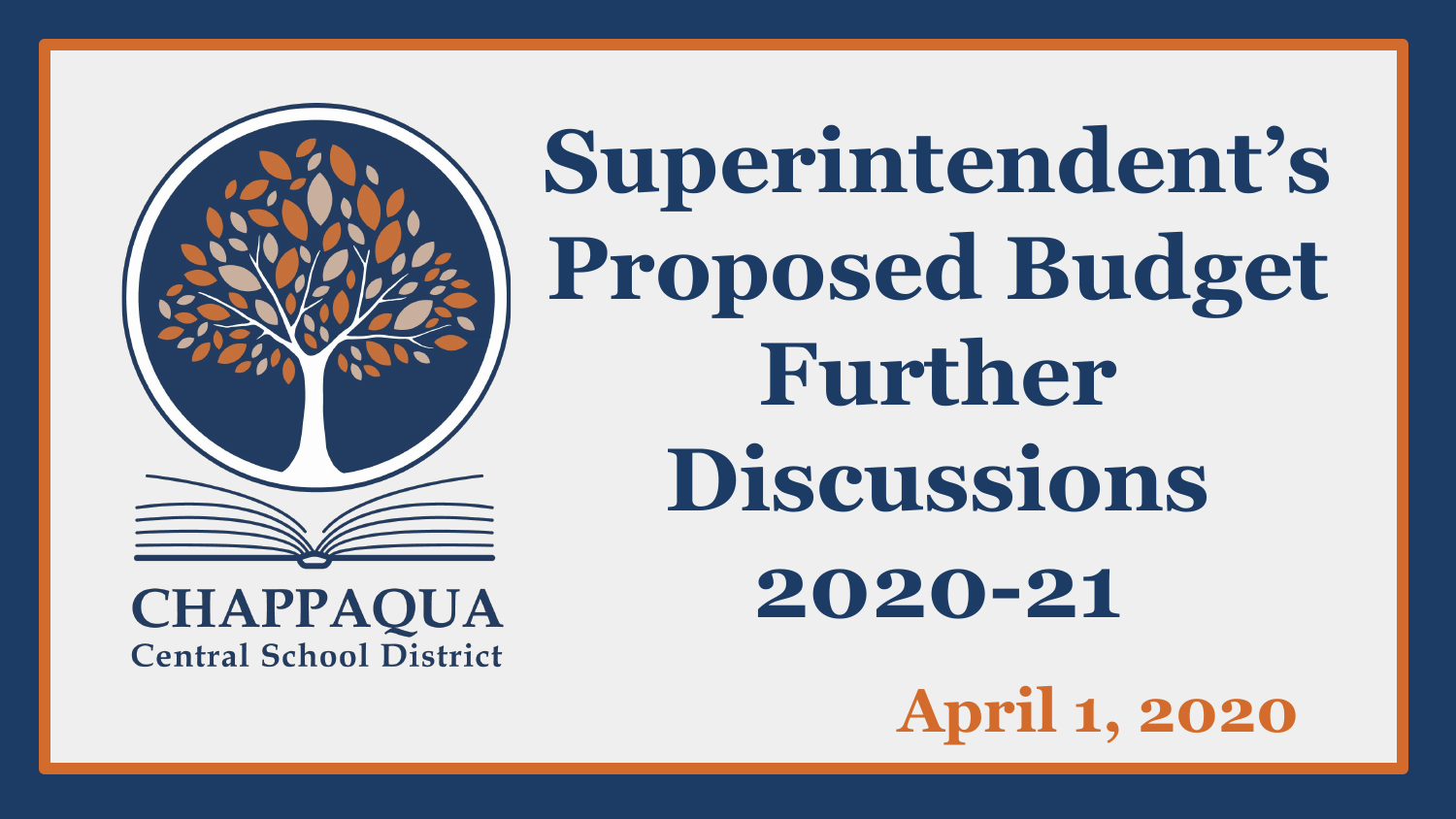

## **Proposed Budget 2020-21 March 3, 2020**

```
Approved 2019-20 Budget:
                      $126,152,188
Proposed 2020-21 Budget:
                      $129,622,168
   Budget Increase: $
                         3,469,980
                            or 2.75%
   Tax Levy Increase: $ 3,019,669
                            or 2.74%
```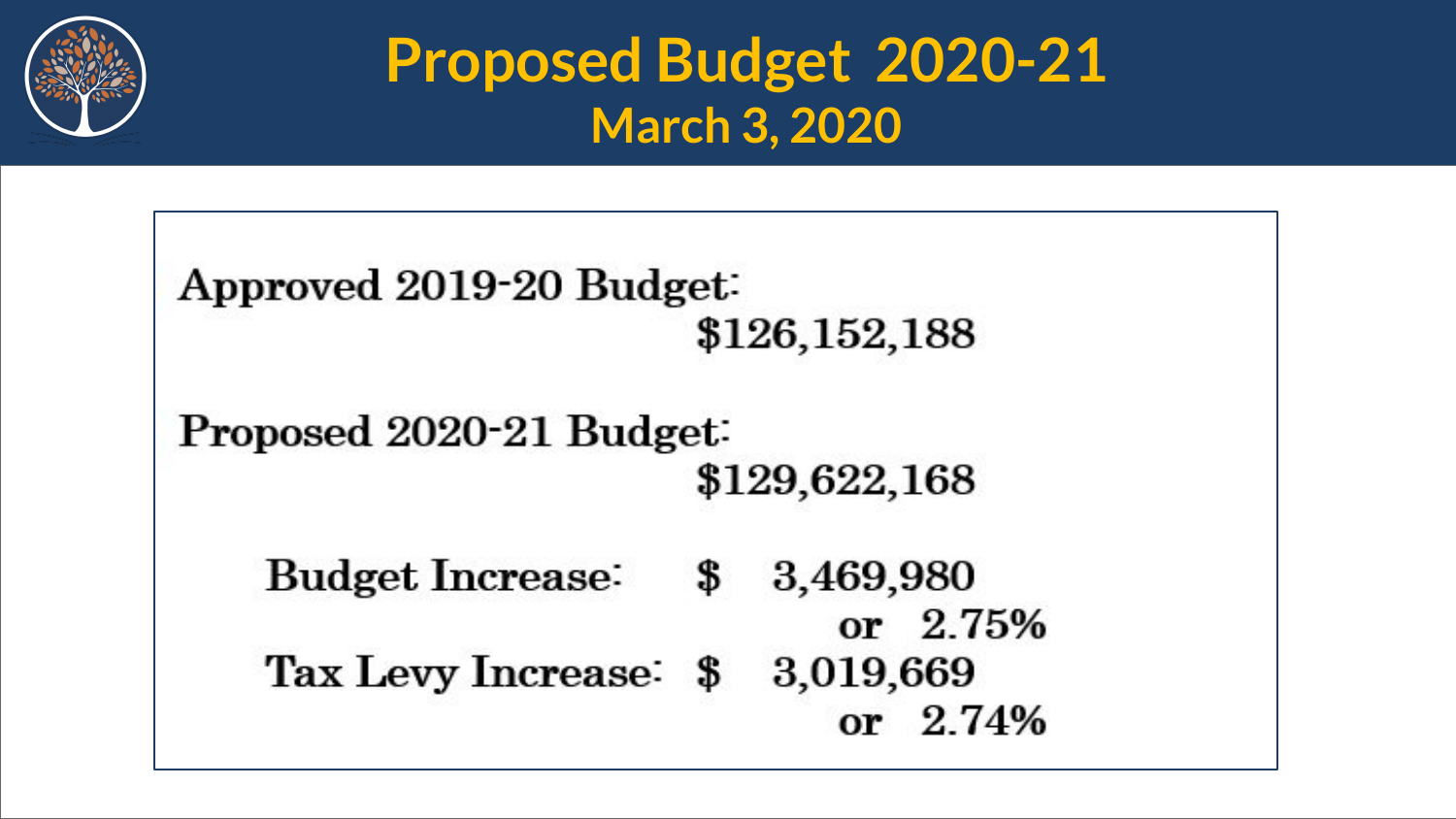**Known Impact On Budget**



#### ● Projected Enrollment Decrease

- Increase at the Elementary Level
- Decrease at the Middle Level
- Decrease at the High School Level
- Contract Obligations for Three Units
- Employee Retirement System (ERS) Obligations
- Teachers' Retirement System (TRS)
- Debt Service
- **Assessment Growth Factor**
- Health Insurance Premiums
- Equalization Rates
- CPI for Tax Cap Calculations
- Tax Cap Number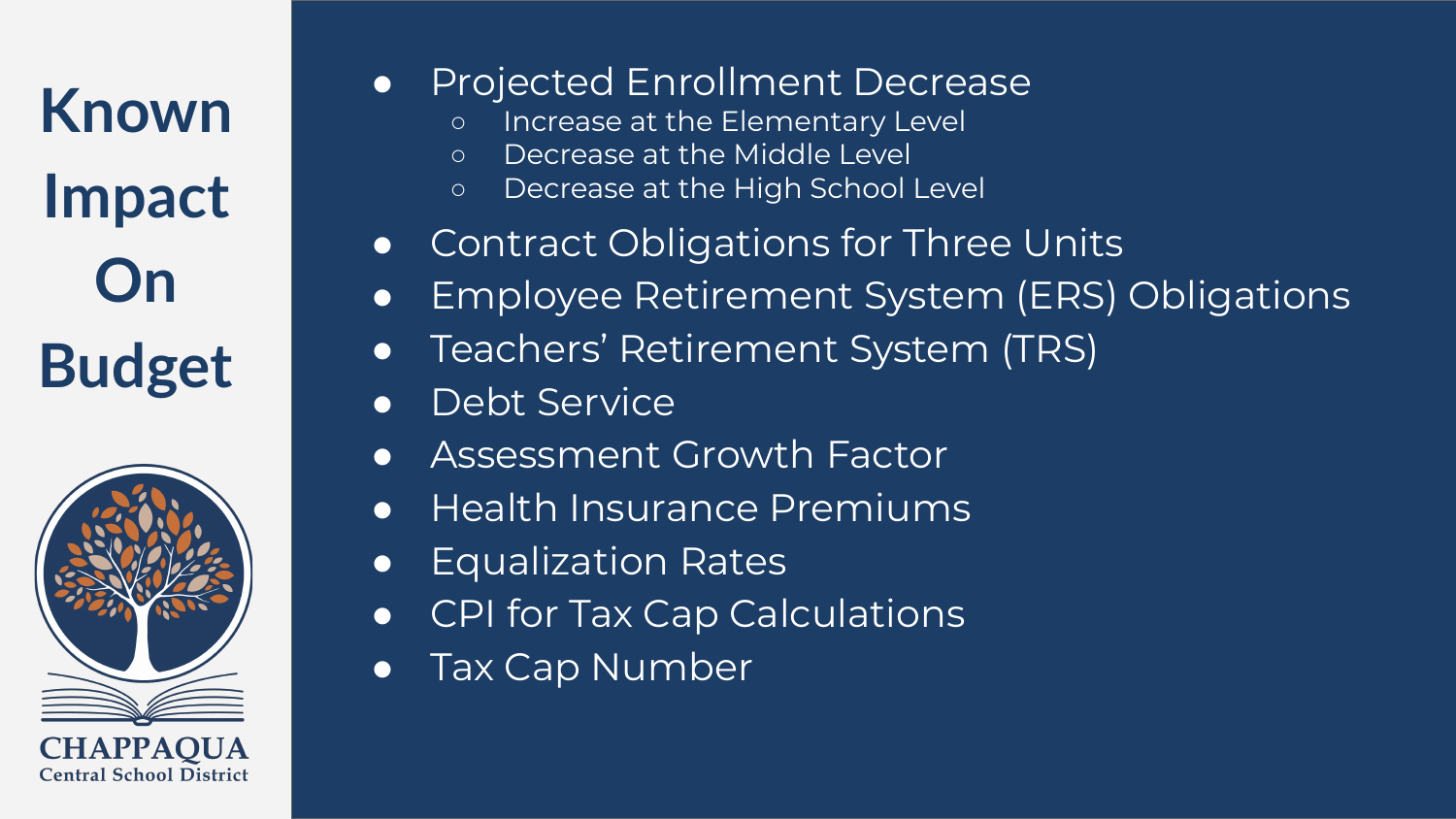**Unknown Impact On Budget**



● State Aid

**• Transportation Costs** ● Special Education Placements ● CAA Contract ● Assessed Tax Valuation ● Sales Tax ● Summer Academic Program ● Interest/Earnings ● Rental of Real Property

> Long & Short-Term Impact of Coronavirus on the Economy and Our Community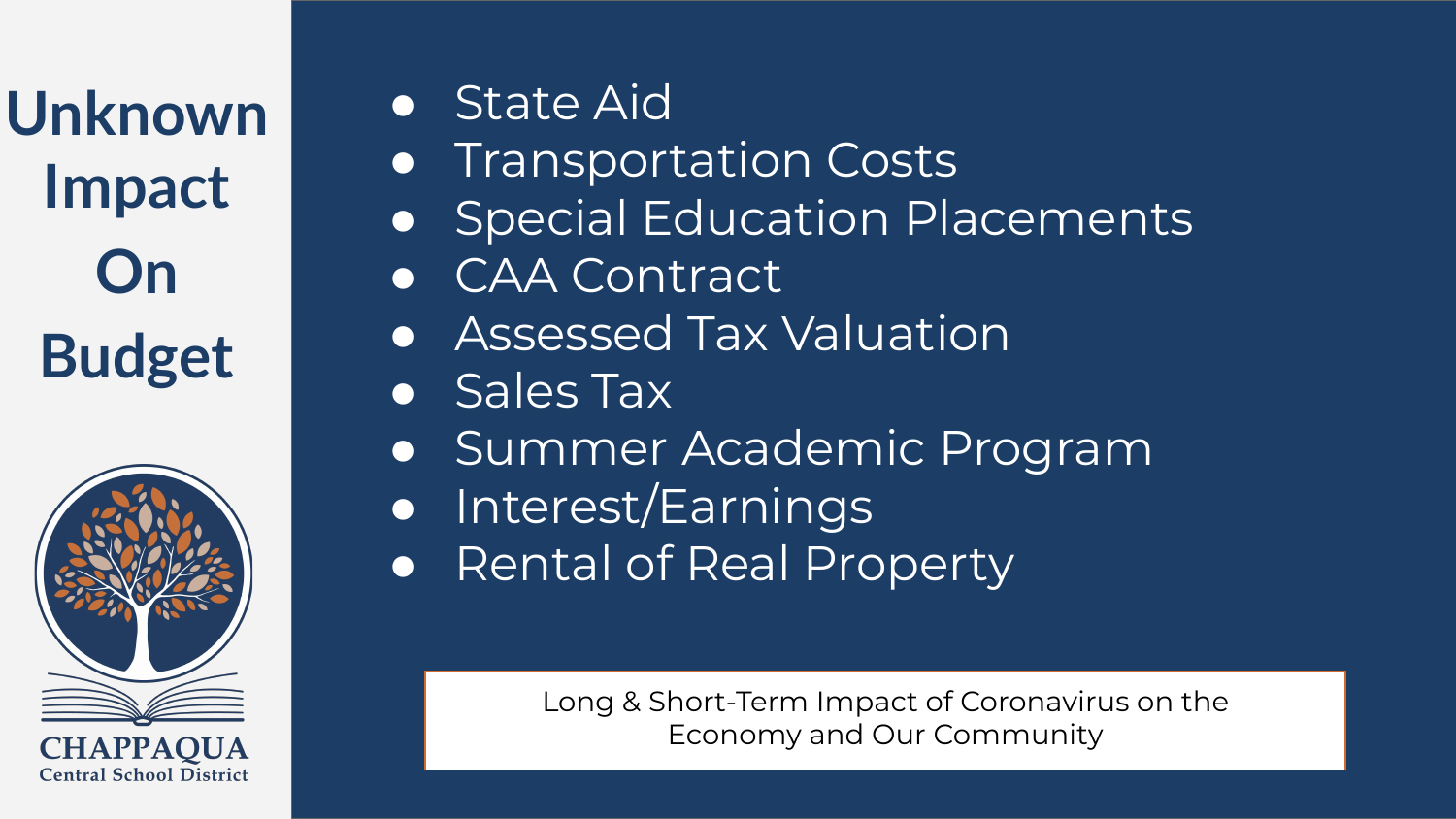**Original Proposed Budget 20/21 3/3/20 CHAPPAQUA** 

**Central School District** 

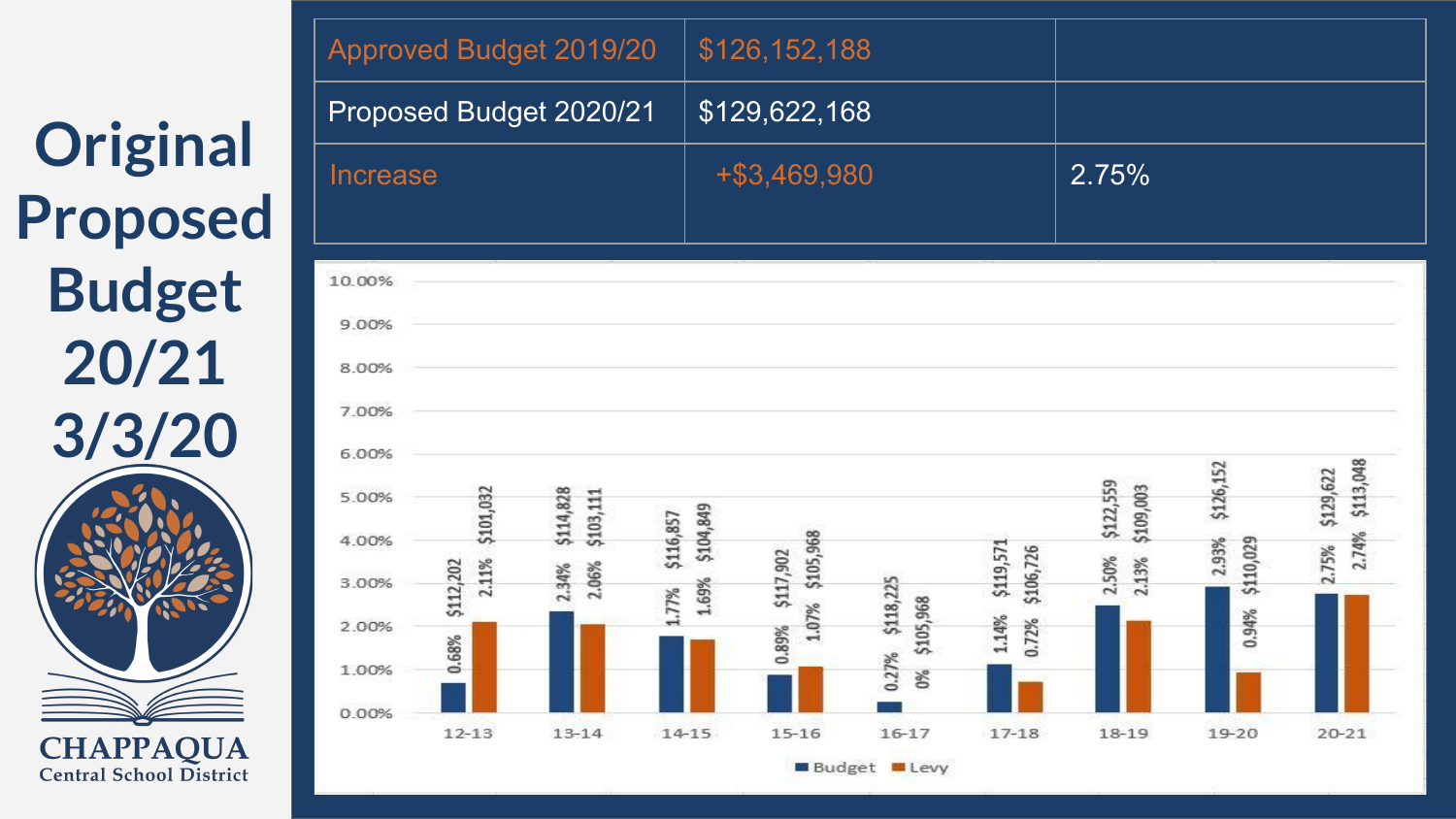|                           | <b>Proposed Personnel Additions &amp;</b><br><b>Reductions-March 3, 2020</b>                                                 |                                                             |
|---------------------------|------------------------------------------------------------------------------------------------------------------------------|-------------------------------------------------------------|
| Area                      | <b>Additions</b>                                                                                                             | <b>Reductions</b>                                           |
| <b>Elementary Schools</b> |                                                                                                                              | 1.0 FTE Core Teacher<br>0.5 FTE Speech Teacher<br>$\bullet$ |
| <b>Middle Schools</b>     | 1.0 FTE AIS/STEAM Support<br>$\bullet$<br>Teacher<br>1.0 FTE AIS/ STEAM Support<br>Teacher (19-20)                           | 3.0 FTE Core Teachers<br>$\bullet$                          |
| <b>High School</b>        | 1.0 FTE Assistant Principal<br>$\bullet$<br>0.5 FTE PE Teacher/Assistant AD<br>$(19-20)$<br>Student Resource Officer (19-20) | 0.2 FTE Latin Teacher<br>$\bullet$                          |
| <b>District Wide</b>      | 3.0 FTE Psychologists for CSE<br>$\bullet$                                                                                   | 1.0 FTE CSE Chair - ADM<br>0.5 FTE 504 Chair                |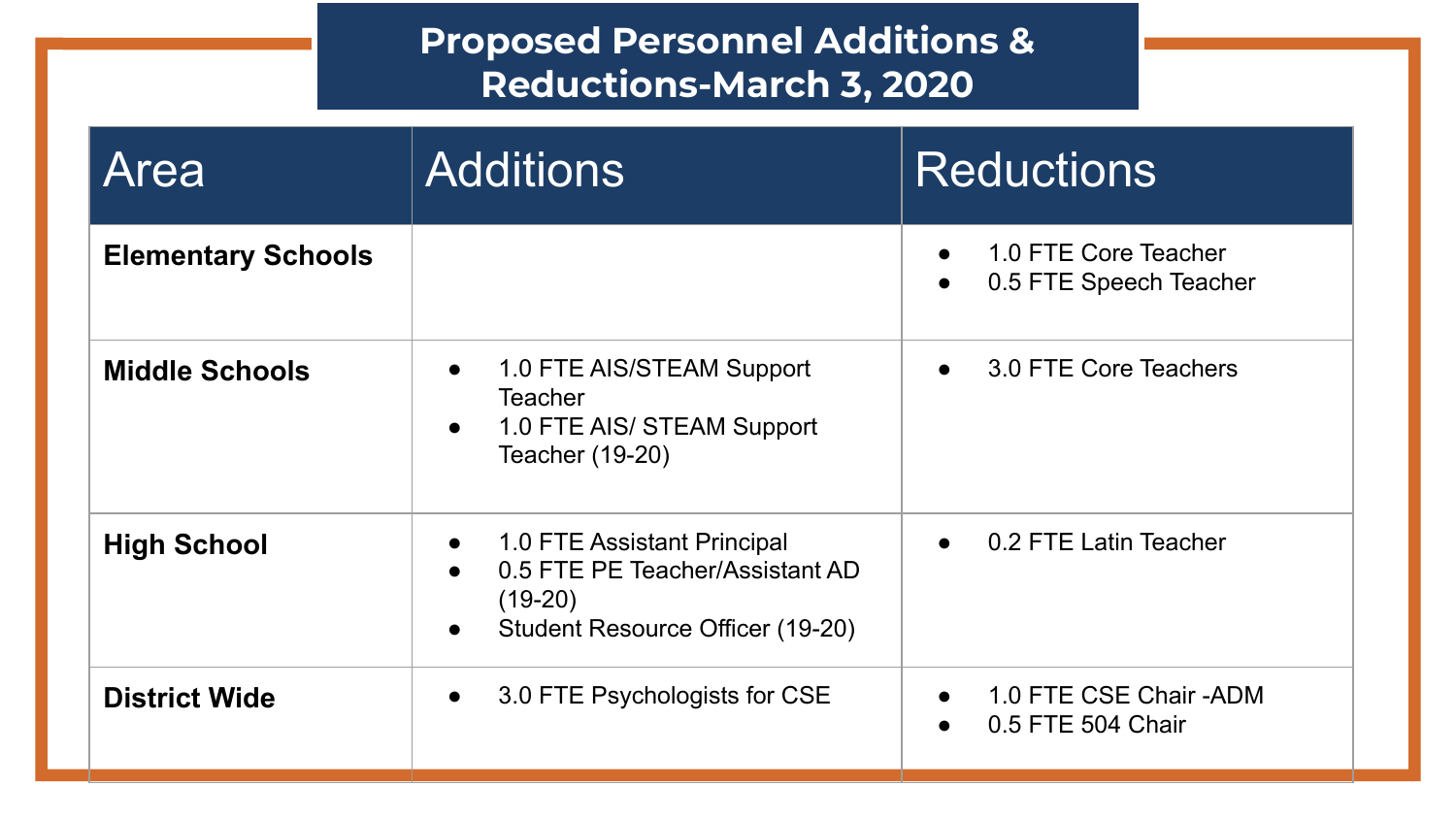

## **Potential Budget Reductions April 1, 2020**

| <b>First Tier Reductions</b>                                                                                                                 | <b>Second Tier Reductions</b>                                                                            |
|----------------------------------------------------------------------------------------------------------------------------------------------|----------------------------------------------------------------------------------------------------------|
| <b>INSTRUCTION</b><br>1 FTE Contingency: \$115,000                                                                                           | <b>INSTRUCTION</b><br>1 FTE Greeley Assistant Principal: \$200,000<br>1 FTE MS/AIS Enrichment: \$115,000 |
| <b>OPERATIONS AND MAINTENANCE</b><br>Equipment: \$100,000<br>Subs: \$70,000<br>Cameras: \$260,000<br>Interfund Transfer (WO Roof): \$400,000 | <b>TRANSPORTATION</b><br><b>Field Trips: \$15,000</b>                                                    |
| <b>SPECIAL ITEMS</b><br>Refund on Property Taxes: \$100,000                                                                                  | <b>COMPENSATED ABSENCES: \$150,000</b>                                                                   |
| <b>DISTRICT WIDE</b><br>Travel & Conferences: \$10,000                                                                                       | <b>SUPPLIES: \$100,000</b>                                                                               |
| Total: \$1,055,000                                                                                                                           | <b>Total: \$580,000</b>                                                                                  |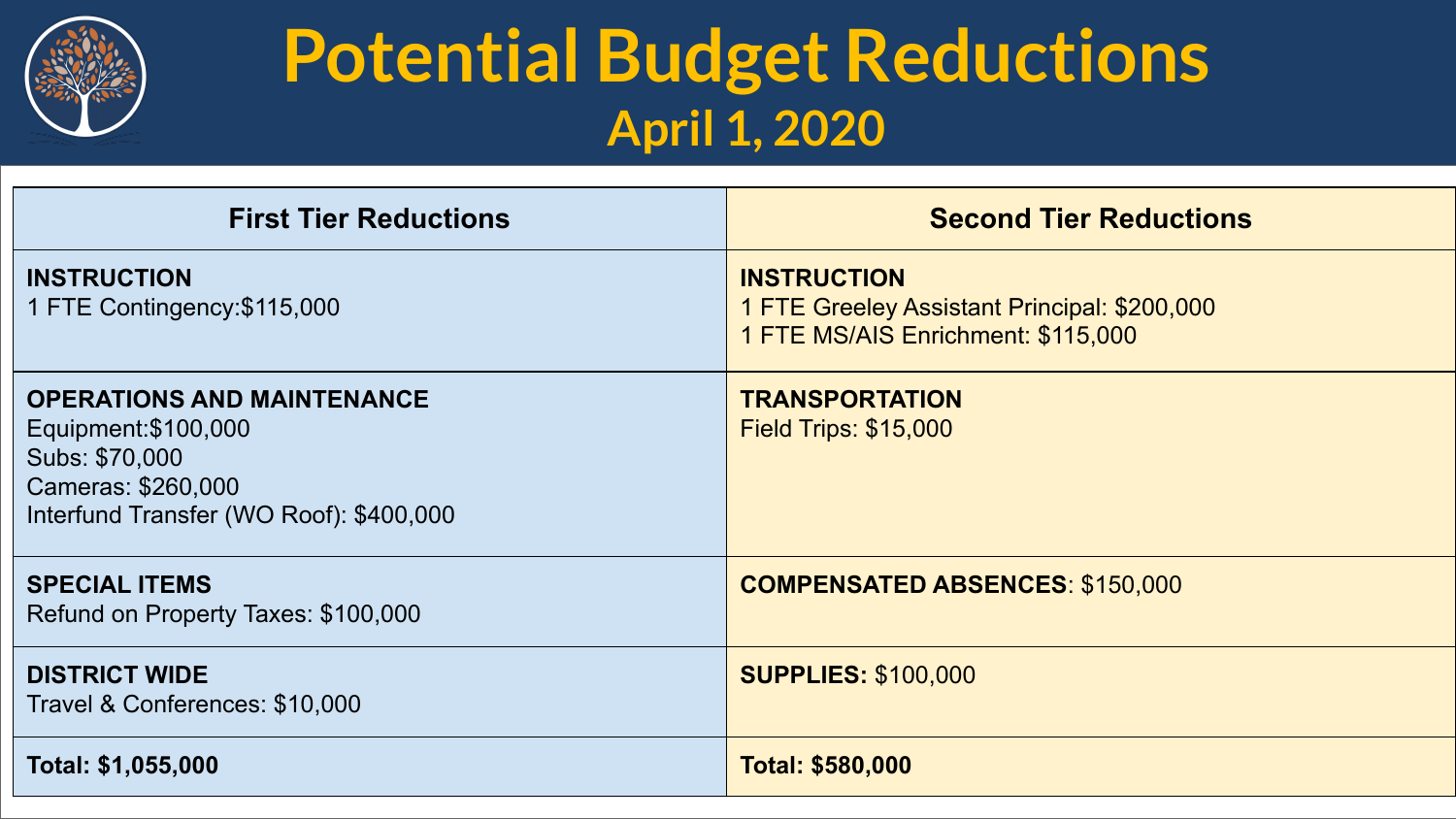

## **Tier 1 & 2 Levy Impact April 1, 2020**

|                           |                           |                           | Tier 1                 |                        |  | Tier 1 & Tier 2        |                        |
|---------------------------|---------------------------|---------------------------|------------------------|------------------------|--|------------------------|------------------------|
|                           | Proposed<br><b>Budget</b> | Proposed<br><b>Budget</b> | Reduced<br>\$1,055,000 | Reduced<br>\$1,055,000 |  | Reduced<br>\$1,635,000 | Reduced<br>\$1,635,000 |
| <b>Budget</b><br>Increase | \$3,469,980               | 2.75%                     | \$2,414,980            | 1.91%                  |  | \$1,834,980            | $\sim$<br>1.45%        |
| Tax Levy<br>Increase      | \$3,019,668               | 2.74%                     | \$1,964,668            | 1.79%                  |  | \$1,384,668            | 1.26%                  |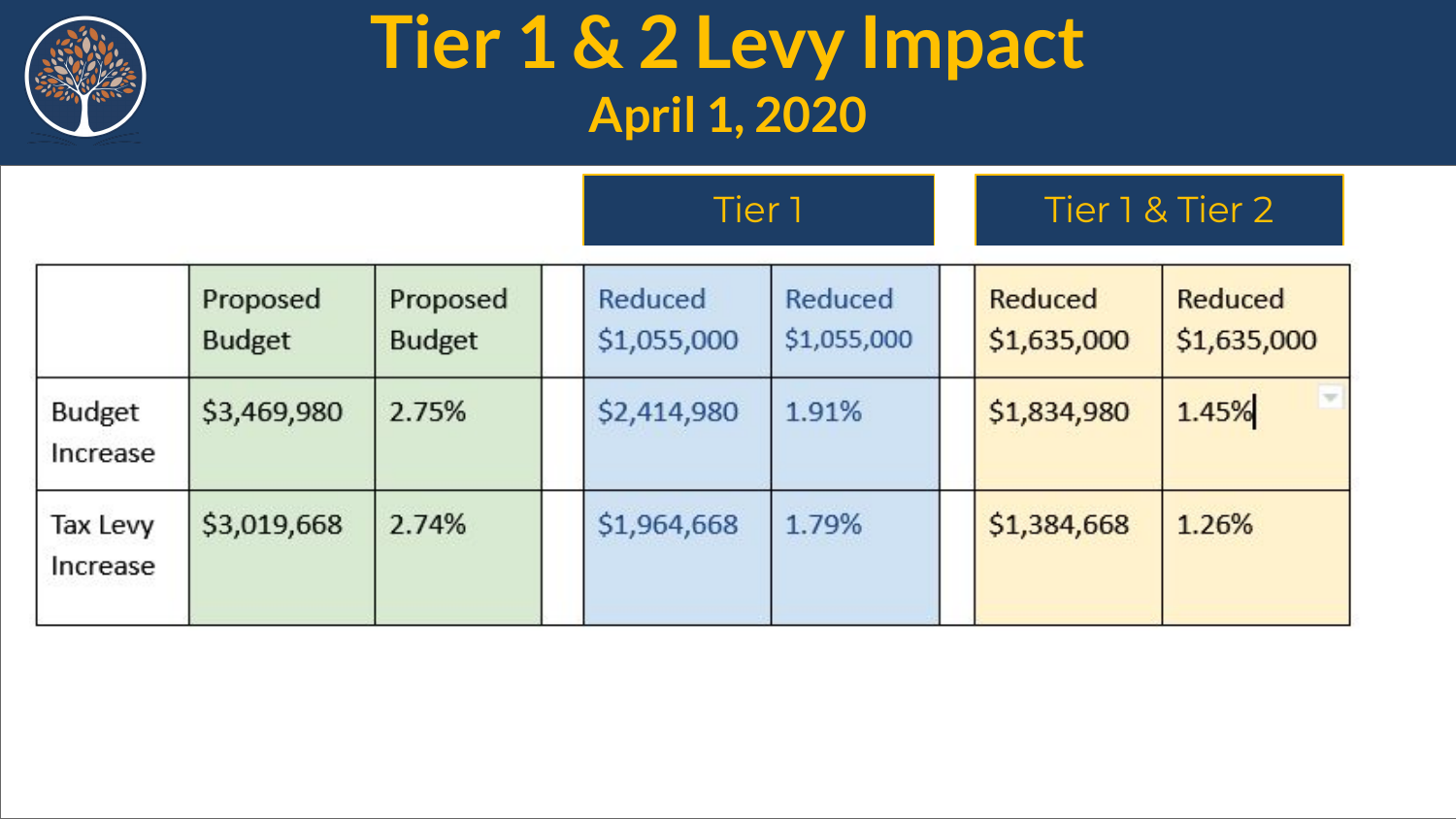

## **Potential Budget Reductions April 1, 2020**

#### **Third Tier Reductions: \$1,834,980**

#### **INSTRUCTION: \$1,320,000** Reduce 8 FTE Faculty Positions Reduce 1 FTE Administrative Position

#### **OPERATIONS AND MAINTENANCE: \$210,000** Reduce 3 FTE Custodians

**COSA: \$124,980** Eliminate 6 Part-Time Secondary Lunch Aides (6) Reduce 1 FTE Secretary

#### **EXTRACURRICULAR/ATHLETICS: \$120,000**

Eliminate Modified Sports

#### **CONTRACT SERVICES: \$60,000**

Reduce 1 Security Guard Eliminate .4 Director of Security

#### **Tier 1 + Tier 2 + Tier 3**

|                             | <b>Reduced</b><br>\$3,469,980 | <b>Reduced</b><br>\$3,469,980 |
|-----------------------------|-------------------------------|-------------------------------|
| <b>Budget</b><br>Increase   | \$0                           | $0\%$                         |
| <b>Tax Levy</b><br>Increase | $-$ \$450,312                 | $-0.41%$                      |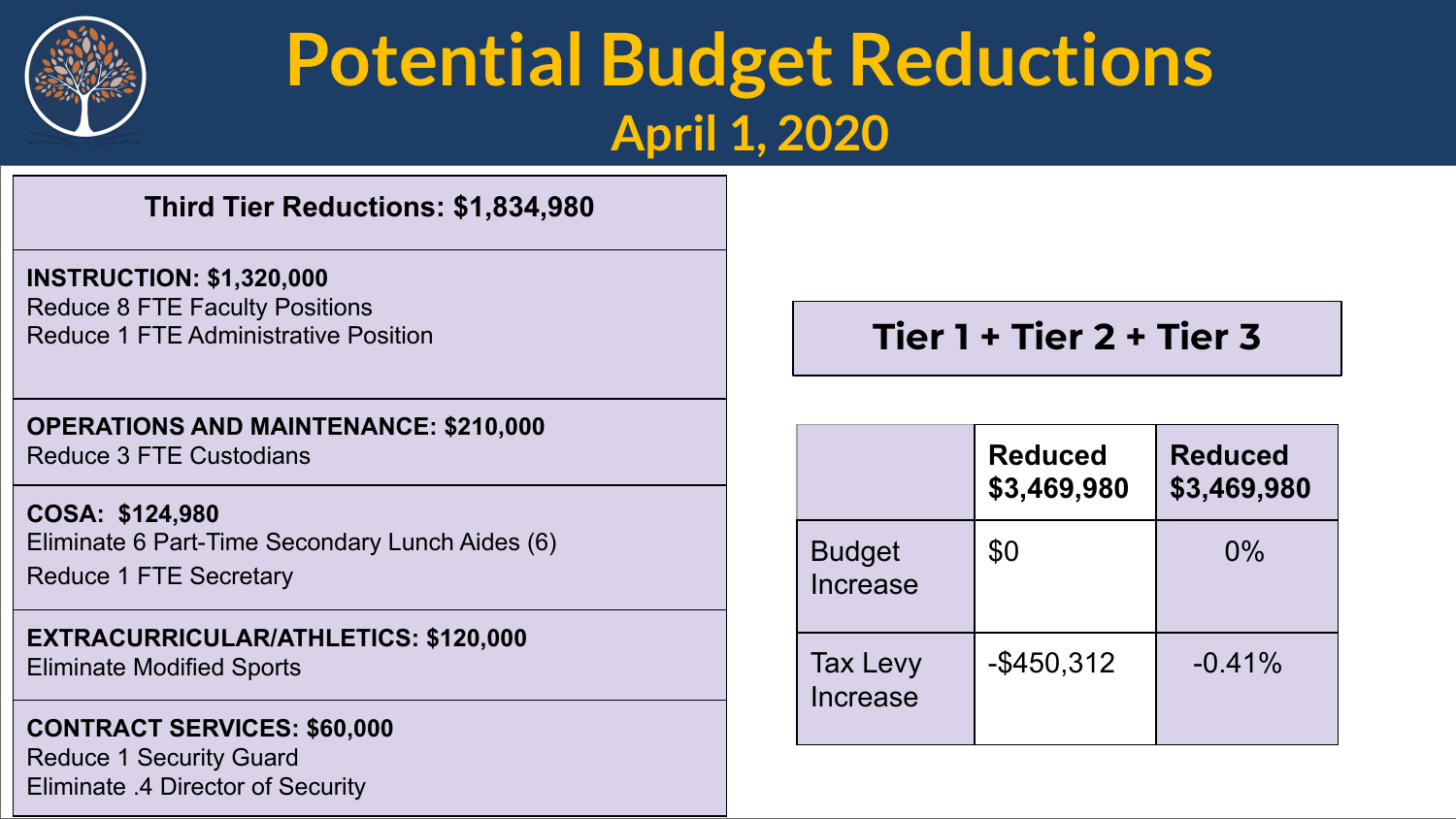

### **Potential Savings from this Year 2019-2020**

#### **Preliminary Savings Projections**

| Spring Season Coaching: \$200,000 (all sports, prorated 1 week for tryouts JV/Varsity) |
|----------------------------------------------------------------------------------------|
| Spring Season Transportation: \$70,000                                                 |
| Heating/Natural Gas: \$100,000                                                         |
| Electricity: \$100,000                                                                 |

Bus/Gas: \$60,000

Sub Teachers: \$100,000

OM Subs/OT: \$100,000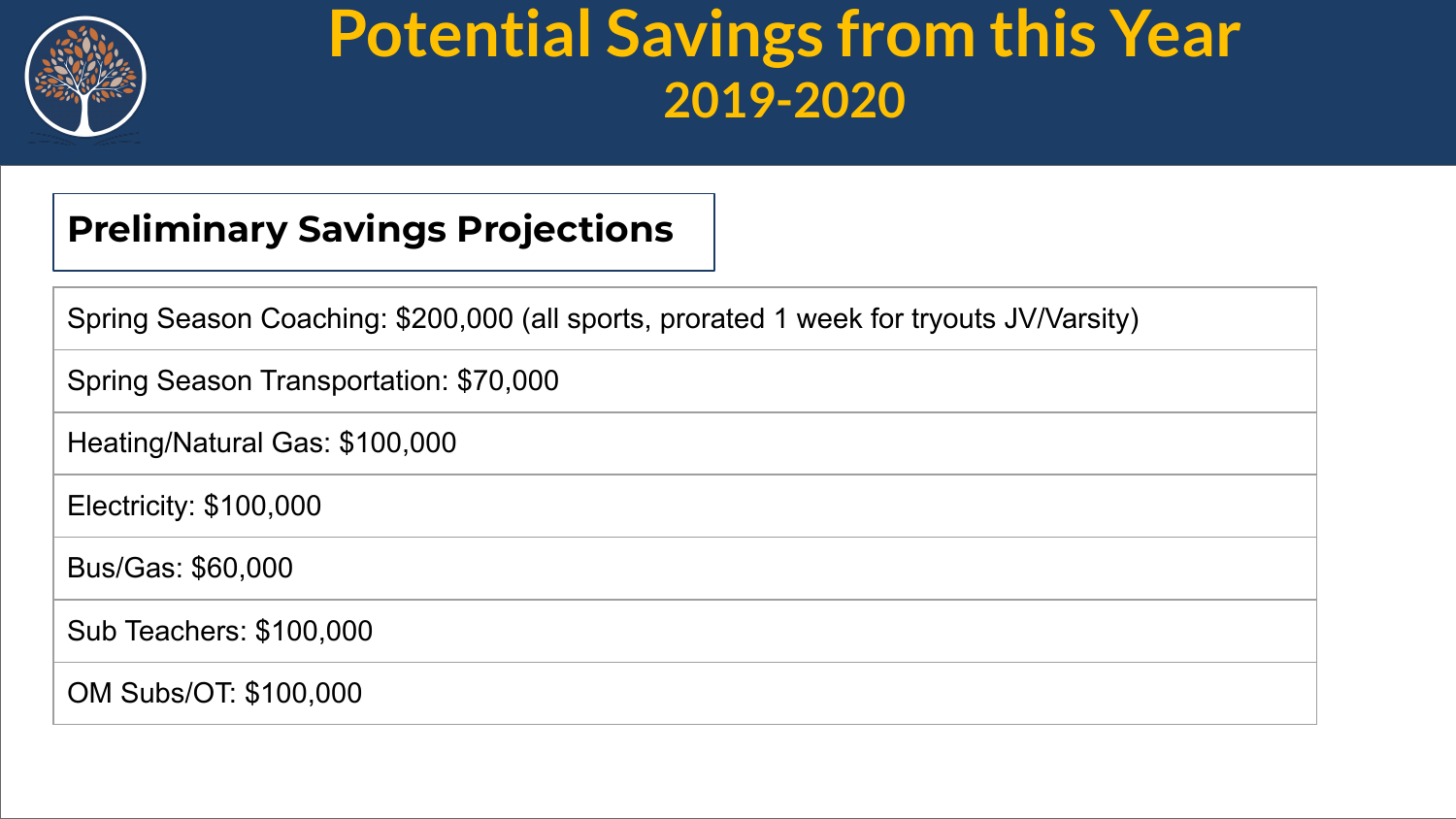

## **Potential Revenue Shortfalls 2020-2021**

#### **Preliminary Reduction Projections**

State Aid: \$2,000,000

Sales Tax: \$200,000

Summer Academic Program: \$15,000

Interest/Earnings: \$400,000

Rental of Real Property/Equipment: \$30,000

#### 2020-21 REVENUES SUMMARY - % OF BUDGET

|                               | Proposed 2020-21 | Proposed 2020-21 |
|-------------------------------|------------------|------------------|
|                               | % Amount         | % of Budget      |
| <b>Real Property Taxes</b>    | \$113,048,231    | 87.2%            |
| State Aid                     | \$9,945,871      | 7.7%             |
| Appropriation of Fund Balance | \$3,542,865      | 2.7%             |
| Tax Revenues                  | \$1,325,000      | 1.0%             |
| <b>Charges for Services</b>   | \$410,201        | 0.3%             |
| Use of Money and Property     | \$775,000        | 0.6%             |
| Miscellaneous Revenues        | \$575,000        | 0.4%             |
| Total                         | \$129,622,168    | 100.0%           |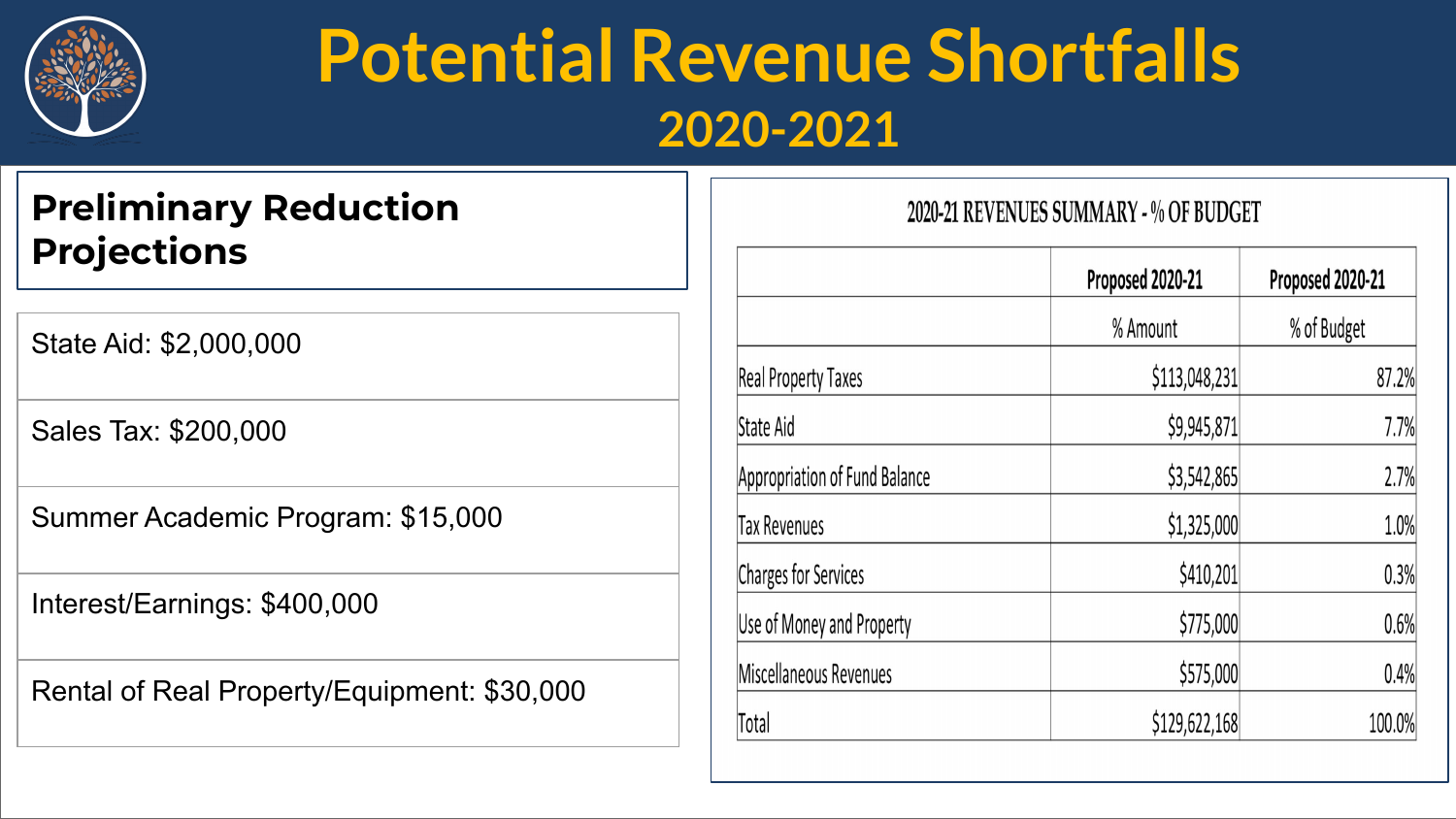

## **Considerations & Discussion**

- Quarterly State Aid Budget Reductions
- Tax Levy Calculator for 21/22
- Safety and Security
- Duration of the Closure
- **●** June Budget Vote/Election

|                      | Proposed<br><b>Budget</b> | Proposed<br><b>Budget</b> | Reduced<br>\$1,055,000 | Reduced<br>\$1,055,000 | Reduced<br>\$1,635,000 | Reduced<br>\$1,635,000 |
|----------------------|---------------------------|---------------------------|------------------------|------------------------|------------------------|------------------------|
| Budget<br>Increase   | \$3,469,980               | 2.75%                     | \$2,414,980            | 1.91%                  | \$1,834,980            | 1.45%                  |
| Tax Levy<br>Increase | \$3,019,668               | 2.74%                     | \$1,964,668            | 1.79%                  | \$1,384,668            | 1.26%                  |

**Potential Savings 19/20= \$730,000**

**Potential Revenue Loss 20/21 = \$2,645,000**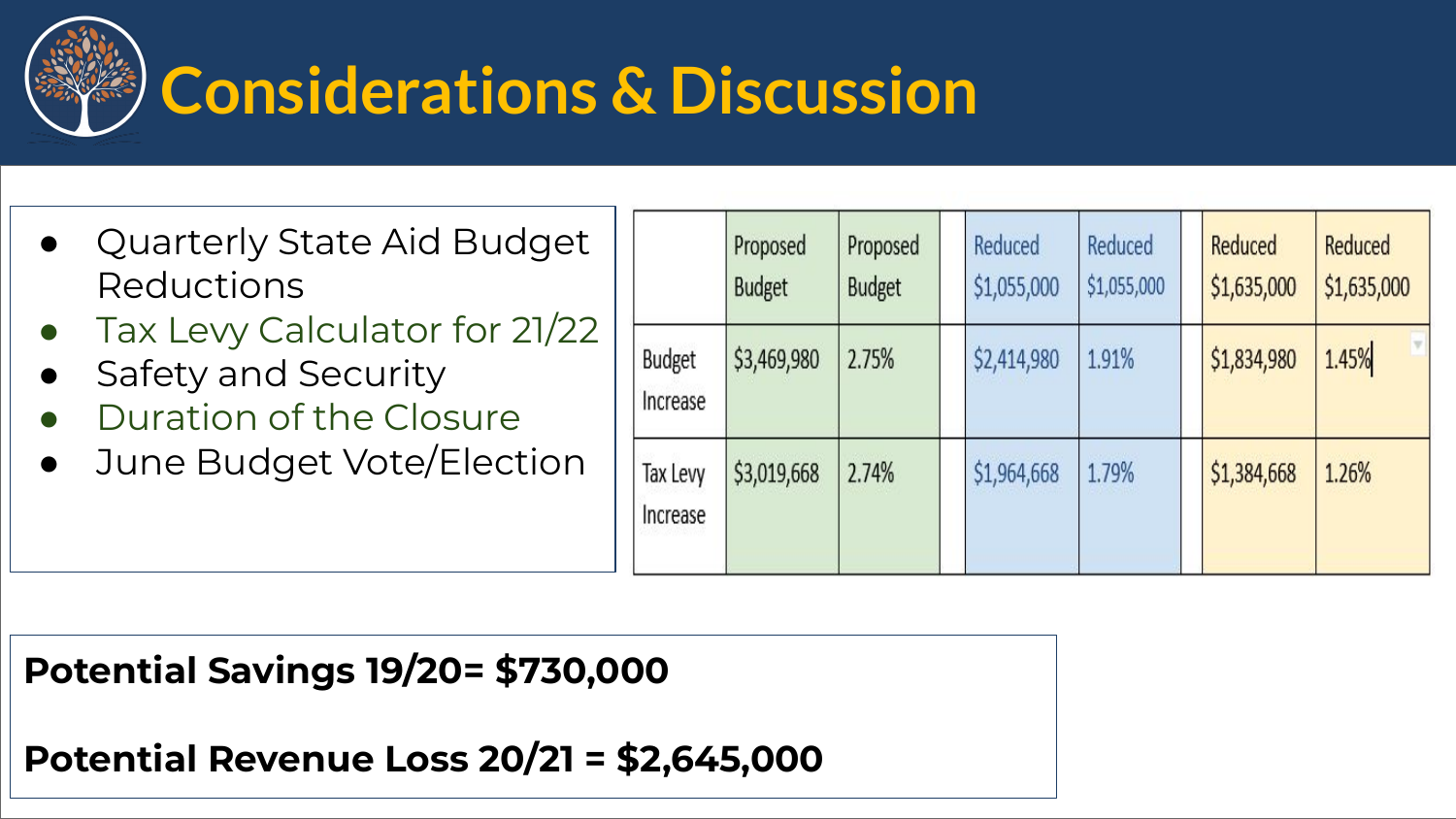## **Budget Comments**

|                                                                      | <b>EMAIL</b>       |
|----------------------------------------------------------------------|--------------------|
| <b>Board of Education</b>                                            | board@ccsd.ws      |
| <b>Christine Ackerman,</b><br>Superintendent                         | chackerman@ccsd.ws |
| John Chow,<br><b>Assistant Superintendent for</b><br><b>Business</b> | jochow@ccsd.ws     |
|                                                                      |                    |